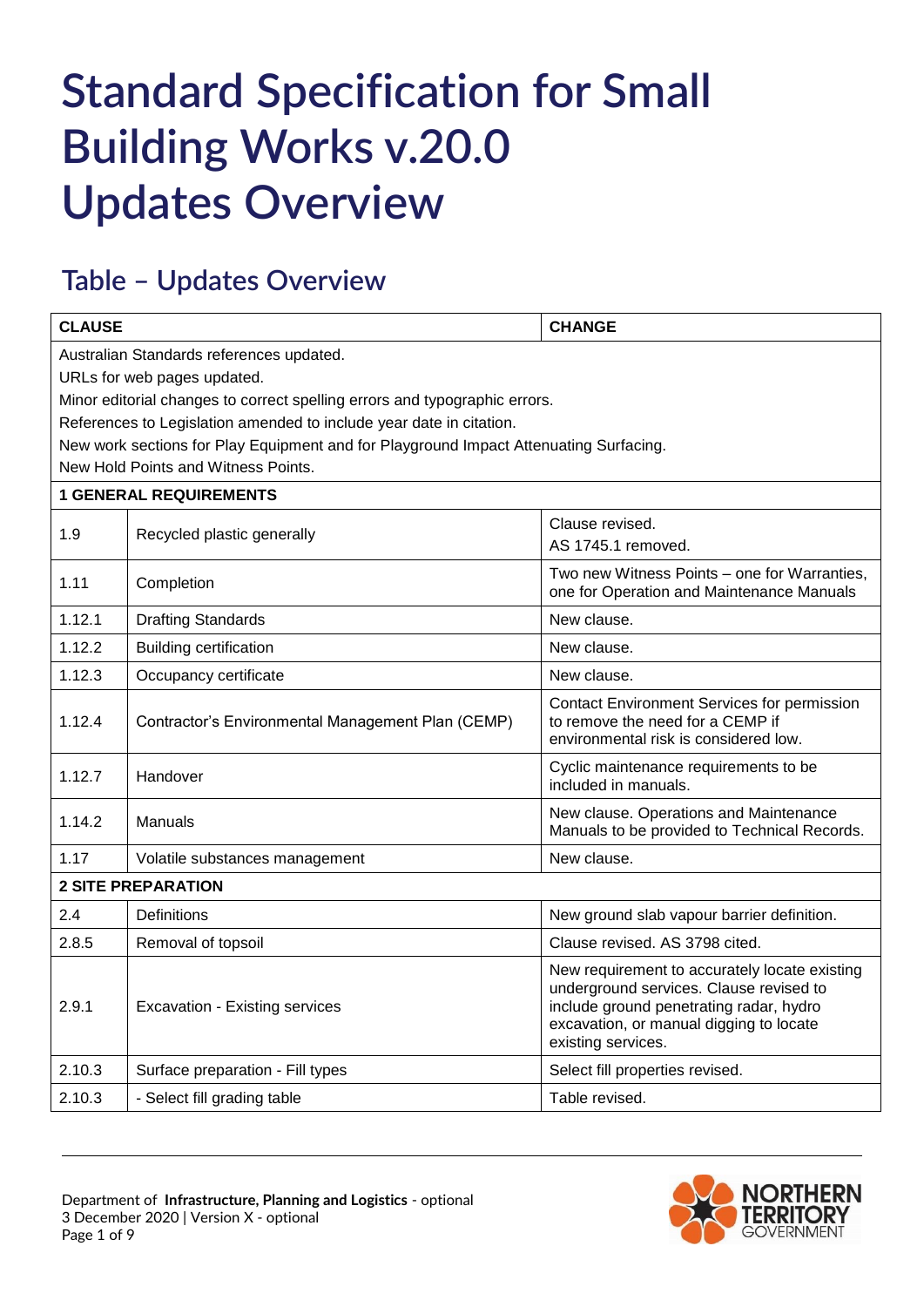| <b>CLAUSE</b>                    |                                                    | <b>CHANGE</b>                                                                                                        |
|----------------------------------|----------------------------------------------------|----------------------------------------------------------------------------------------------------------------------|
| 2.10.3                           | - Select fill properties table                     | Table revised.                                                                                                       |
| 2.10.8                           | - Dry density ratios table                         | Table revised                                                                                                        |
| 2.10.10                          | - Roadworks                                        | Standard Specification for Roadworks book<br>cited.                                                                  |
| 2.11                             | Sandlayer                                          | Sand defined. Cracker dust prohibited.                                                                               |
| 2.12.2                           | Screw-in foundations                               | Clause deleted.                                                                                                      |
|                                  | <b>3 CONCRETE CONSTRUCTION</b>                     |                                                                                                                      |
| 3.4                              | Definitions                                        | Definition added for Batch.                                                                                          |
| 3.5                              | Inspection notice                                  | Witness Points revised.                                                                                              |
| 3.6                              | Process testing                                    | New clause.                                                                                                          |
| 3.6.5                            | - Rejection                                        | New clause.                                                                                                          |
| 3.6.6                            | - Project assessment strength grade sampling table | Table revised.                                                                                                       |
| 3.9.4                            | Reinforcement - Minimum cover                      | Clause revised.                                                                                                      |
| 3.11.2                           | Concrete grade                                     | Minor changes to clarify requirements.                                                                               |
| 3.11.3                           | Grout for blockwork cores                          | Minor changes to clarify requirements.                                                                               |
| 3.11.4                           | Concrete placing                                   | Clause revised.                                                                                                      |
| 3.13.3                           | Joints - Movement joints                           | Proprietary item, Fosroc Nitoseal SC800 or<br>Fosroc Nitoseal MS250 specified (Thioflex<br>deleted).                 |
| 3.13.4                           | - Crack inducer                                    | New clause.                                                                                                          |
| 3.14                             | Surface modifiers                                  | Clause revised. Hold Point added for<br>documentary evidence that work done<br>complies with specification.          |
|                                  | <b>4 STEEL CONSTRUCTION</b>                        |                                                                                                                      |
| 4.4.2                            | Self-drilling screws                               | Corrosion resistance class raised to 3.                                                                              |
| 4.5.5                            | Materials compliance                               | New Witness Point added.                                                                                             |
| 4.6.7                            | Steel stumps cast in to concrete footings          | Minor changes to clarify requirements.                                                                               |
| 4.7.2                            | Zinc based coatings                                | Clause revised to include inorganic zinc<br>silicate.                                                                |
| 4.7.3                            | Hot dip galvanizing                                | New clause.                                                                                                          |
| 4.8.4                            | Additional support                                 | New clause.                                                                                                          |
| <b>5 FABRIC SHADE STRUCTURES</b> |                                                    |                                                                                                                      |
| 5.4.1                            | Design criteria - Structural requirements          | Clause revised.                                                                                                      |
| 5.4.1                            | - Regional design wind speeds table                | New table.                                                                                                           |
| 5.4.2                            | - Design generally                                 | Clause revised.                                                                                                      |
| 5.4.3                            | - Siting requirements                              | New clause.                                                                                                          |
| 5.5                              | Specialist firm                                    | Clause revised to require provision of Safe<br>Work Method Statement. Witness Point added<br>for provision of SWMSs. |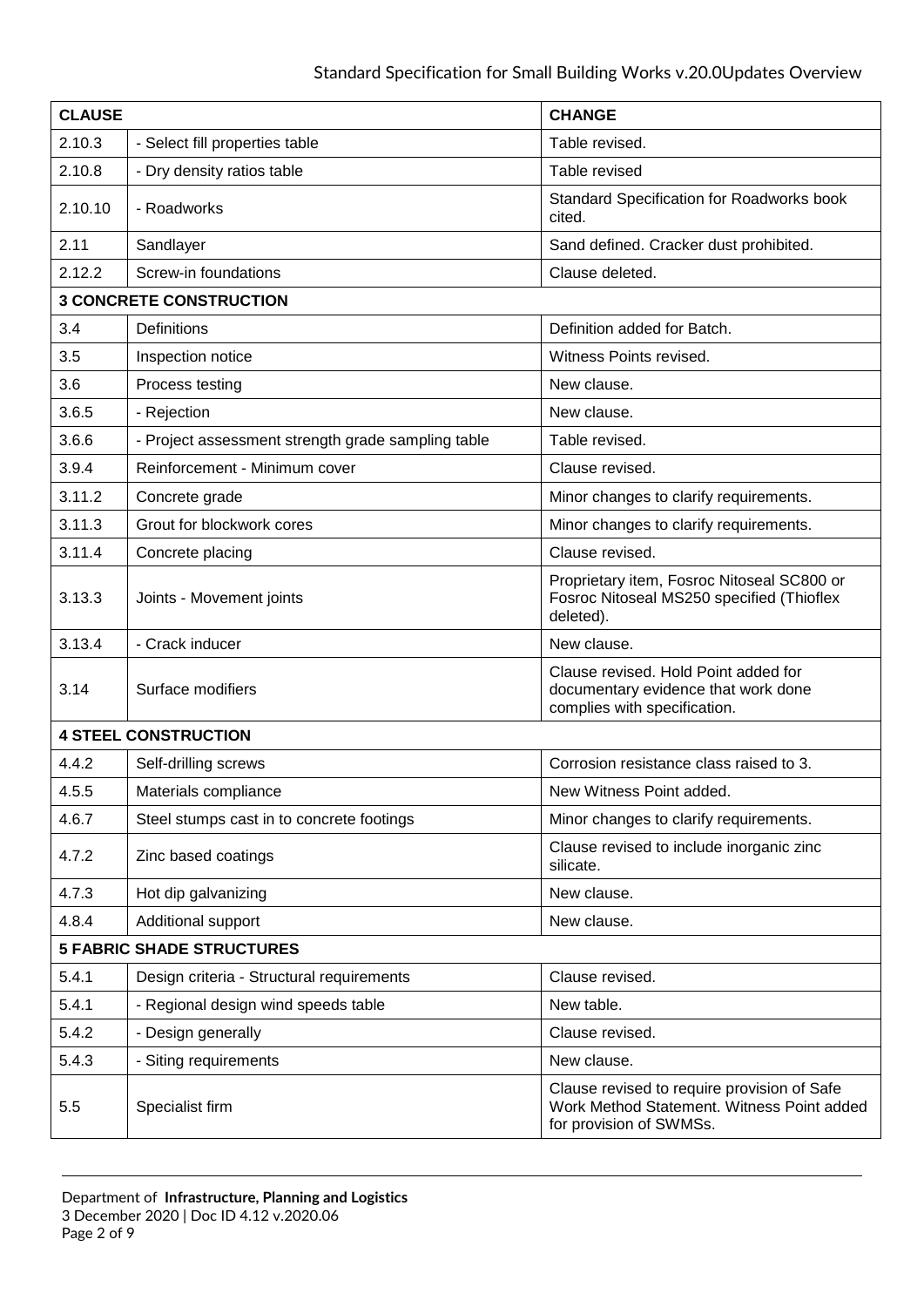| <b>CLAUSE</b>                               |                                                | <b>CHANGE</b>                                                                                                                                                                                                                             |
|---------------------------------------------|------------------------------------------------|-------------------------------------------------------------------------------------------------------------------------------------------------------------------------------------------------------------------------------------------|
| 5.13.1                                      | Protective coatings - Hot dip galvanizing      | New clause.                                                                                                                                                                                                                               |
| 5.13.2                                      | - Inorganic zinc silicate                      | New clause.                                                                                                                                                                                                                               |
| 5.13.3                                      | - Fasteners                                    | New clause.                                                                                                                                                                                                                               |
| 5.13.4                                      | - Column base                                  | New clause.                                                                                                                                                                                                                               |
| 5.14.4                                      | <b>Weak links</b>                              | Clause deleted.                                                                                                                                                                                                                           |
|                                             | <b>6 TIMBER CONSTRUCTION</b>                   |                                                                                                                                                                                                                                           |
| 6.5.3                                       | Timber framing - Rainforest species            | New clause.                                                                                                                                                                                                                               |
| 6.5.4                                       | - Identification                               | Clause revised. Branding requirements made<br>explicit.                                                                                                                                                                                   |
| 6.5.12                                      | Plywood                                        | NATA accredited strength testing required.                                                                                                                                                                                                |
| 6.5.13                                      | Structural sheet flooring                      | Minor changes to clarify requirements.                                                                                                                                                                                                    |
| 6.5.15                                      | Fibre cement flooring                          | Minor changes to clarify requirements.                                                                                                                                                                                                    |
| 6.6.1                                       | Timber roof trusses - Fabrication              | AS/NZS 1170, AS 1720.5, AS 4055, and<br>AS 4446 cited.                                                                                                                                                                                    |
|                                             | <b>7 BLOCK CONSTRUCTION</b>                    |                                                                                                                                                                                                                                           |
| 7.4                                         | Definitions                                    | New definitions for grout, mortar, and sand.                                                                                                                                                                                              |
| 7.7                                         | Damp proof courses                             | Proprietary item Cementaid Calblack specified.                                                                                                                                                                                            |
| 7.9.4                                       | Control of movement - Joint material           | Clause revised. Required sealant properties<br>made explicit.                                                                                                                                                                             |
| 8 INSULATION, SARKING AND PLIABLE MEMBRANES |                                                |                                                                                                                                                                                                                                           |
| 8.4                                         | Definitions                                    | New definitions for mineral wool and reflective<br>foil laminate. Vapour barrier definition revised.                                                                                                                                      |
| 8.7.1                                       | General installation requirements              | Requirement to not compress bulk insulation<br>made explicit.                                                                                                                                                                             |
| 8.8                                         | Vapour barrier                                 | Clause revised.                                                                                                                                                                                                                           |
|                                             |                                                | Hold Point added for:                                                                                                                                                                                                                     |
| 8.8.1                                       | Vapour barrier installation                    | Inspection of the vapour barrier<br>$\bullet$<br>system after 2 runs of lapped foil are<br>installed.<br>Notice so that sarking, vapour barrier,<br>$\bullet$<br>and insulation can be inspected before<br>being covered up or concealed. |
| 8.8.3                                       | Laps                                           | Minor changes to clarify requirements for<br>sealing at laps, junctions, and penetrations.                                                                                                                                                |
| 8.9.1                                       | Acoustic insulation - Wall acoustic insulation | New clause.                                                                                                                                                                                                                               |
| 8.9.2                                       | - Ceiling acoustic insulation                  | New clause.                                                                                                                                                                                                                               |
| 8.9.3                                       | - Acoustic performance table                   | New table.                                                                                                                                                                                                                                |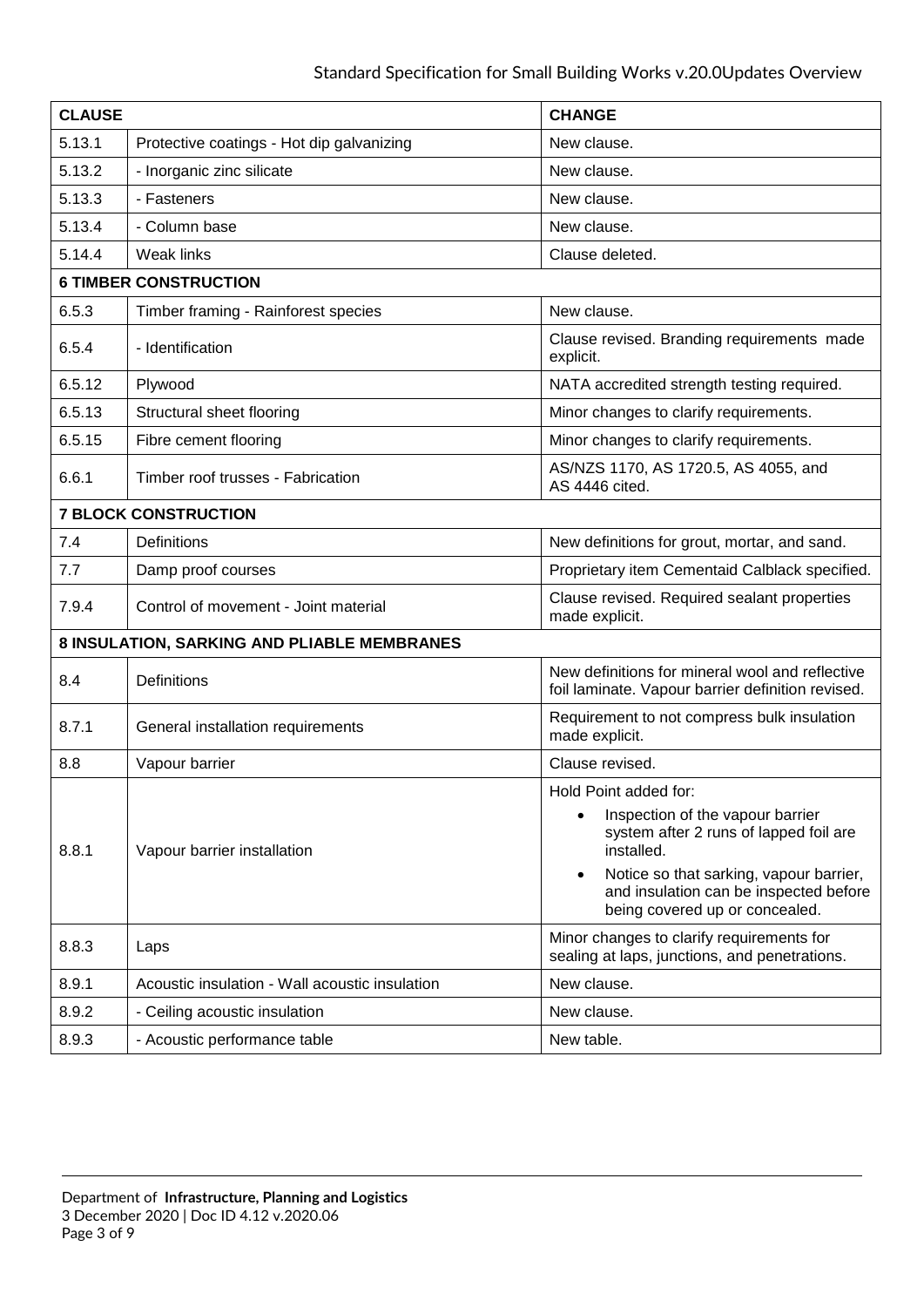| <b>CLAUSE</b> |                                                                                   | <b>CHANGE</b>                                                                                                |
|---------------|-----------------------------------------------------------------------------------|--------------------------------------------------------------------------------------------------------------|
| 9 ROOFING     |                                                                                   |                                                                                                              |
| 9.4.9         | Materials and components - Accessories for raising roof<br>sheeting above purlins | New clause.                                                                                                  |
| 9.7.4         | Roof plumbing - Downpipes                                                         | Grade 316 stainless steel downpipes<br>specified.                                                            |
|               | <b>10 DOORS AND WINDOWS</b>                                                       |                                                                                                              |
| 10.4.6        | Windows                                                                           | Air infiltration limits to AS 2047                                                                           |
| 10.4.9        | Materials and components - Locksets and hardware<br>ratings table                 | Table revised.                                                                                               |
| 10.6.2        | Steel door frames - Sections                                                      | Rebates to be adequate for door leaf<br>thickness.                                                           |
| 10.8          | Special door types - NT designation                                               | Leaf thickness up to 40mm nominal permitted.<br>NT1, NT3, and NT4 deleted                                    |
| 10.14.5       | Door seals                                                                        | Permitted proprietary items designations<br>updated to reflect items which are available<br>and appropriate. |
| 10.19.1       | Windows - Design                                                                  | Fall protection to openable windows and<br>debris impact protection specified.                               |
| 10.21.6       | Construction - Louvre windows                                                     | Clause revised.                                                                                              |
|               | <b>11 CLADDING AND LINING</b>                                                     |                                                                                                              |
| 11.4.4        | Materials and components - Aluminium composite panel<br>cladding                  | Clause revised to specify labelling to<br>SA TS 5344.                                                        |
| 11.9.2        | Lining generally - Impact resistance                                              | New clause.                                                                                                  |
| 11.9.3        | - Fiberock                                                                        | New clause.                                                                                                  |
| 11.10.1       | Plasterboard lining - Installation                                                | Clause revised to specify level of finish to<br><b>AS/NZS 2589</b>                                           |
| 11.14         | Acoustic and decorative fabric lining                                             | New clause.                                                                                                  |
| 11.15         | Applied wall finishes                                                             | New clause.                                                                                                  |
|               | <b>12 SUSPENDED CEILINGS</b>                                                      |                                                                                                              |
| 12.1.3        | General - Approved installers                                                     | Clause renamed.                                                                                              |
| 12.1.4        | - Mixing of systems                                                               | New clause. Mixing not permitted.                                                                            |
| 12.6.1        | Construction generally - Ceiling grid                                             | Main tees at 600 mm. Clause revised to<br>specify solid tiles at perimeter.                                  |
| 12.6.2        | - Service penetrations                                                            | New clause.                                                                                                  |
| 12.6.3        | - Cutting tiles                                                                   | New clause.                                                                                                  |
| 12.6.4        | - Cut tile edges                                                                  | New clause.                                                                                                  |
| 12.6.5        | - Bracing                                                                         | Clause revised to specify bracing to resist<br>imposed horizontal seismic force to<br>AS 1170.4.             |
| 12.6.7        | - Bulkheads                                                                       | Clause revised to specify bracing to resist<br>imposed horizontal seismic forces to<br>AS 1170.4.            |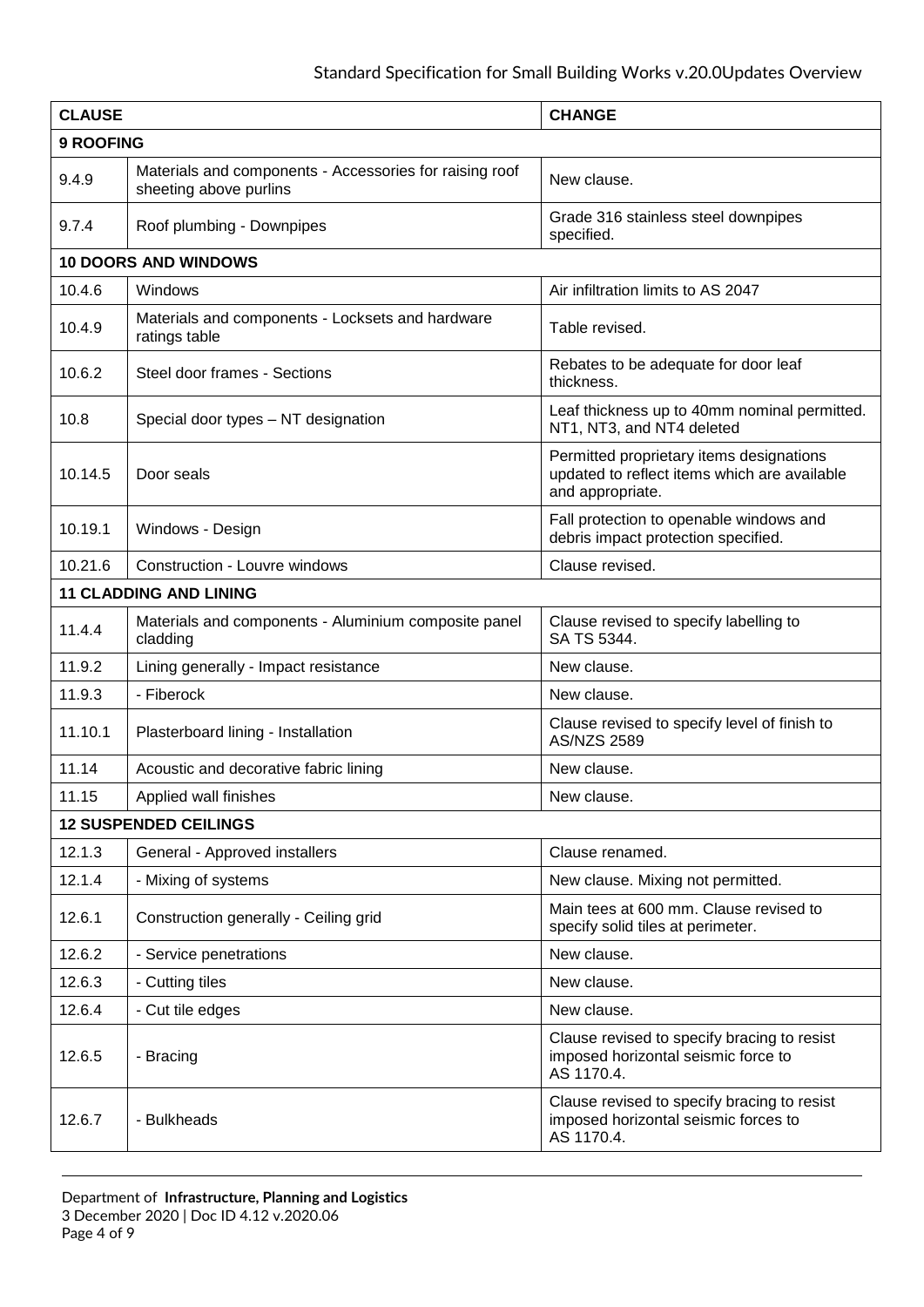| <b>CLAUSE</b>      |                                                         | <b>CHANGE</b>                                                      |
|--------------------|---------------------------------------------------------|--------------------------------------------------------------------|
| 12.6.8             | - Painting                                              | New clause.                                                        |
| 12.6.9             | - Plasterboard panel installation                       | New clause.                                                        |
| 12.6.10            | - Plasterboard ceiling lining - flush sheet             | New clause.                                                        |
|                    | <b>13 RENDERING AND PLASTERING</b>                      |                                                                    |
| 13.5.1             | Materials and components - Plaster render and materials | Sand properties defined.                                           |
|                    |                                                         | Gypsum plaster properties defined.                                 |
| 13.5.1             | - Sand grading for base coat plaster table              | New table.                                                         |
| 13.5.2             | - Accessories                                           | Clause revised.                                                    |
| 13.5.3             | - Lime putty mixes                                      | AS 1672.1 cited.                                                   |
| 13.8               | Acrylic based polymer render system                     | New clause.                                                        |
|                    | <b>14 JOINERY AND FIXTURES</b>                          |                                                                    |
| 14.6.1             | Material and components - Joinery timber                | New clause.                                                        |
| 14.6.2             | - Plywood                                               | Veneer qualities specified                                         |
| 14.6.9             | - Timber veneer                                         | New clause.                                                        |
| 14.8.3             | Cupboard and drawer units - Drawer and door hardware    | Door leaves heights revised.                                       |
| 14.9               | Splashbacks                                             | New clause.                                                        |
| <b>15 TILING</b>   |                                                         |                                                                    |
| 15.4               | <b>Definitions</b>                                      | New definitions for grout, mortar, and sand.                       |
| 15.5.1             | Materials and components - Ceramic tiles                | Tactile ground surface indicators to<br>AS/NZS 1428.4.1 specified. |
| 15.5.2             | - Exposed edges                                         | Clause revised.                                                    |
| 15.5.4             | - Trims                                                 | New clause.                                                        |
| 15.5.5             | - Adhesives                                             | Clause revised.                                                    |
| 15.5.8             | - Water                                                 | New clause.                                                        |
| 15.5.9             | - Grout                                                 | Clause revised.                                                    |
| 15.7               | Substrate curing                                        | Clause revised to specify hygrometer test.                         |
| 15.10.5            | Waterproofing wet areas - Water stops                   | Clause revised.                                                    |
| 15.11.2            | Tiling - Ambient temperature                            | New clause.                                                        |
| 15.12.3            | Joints and accessories - Control joints                 | Clause revised.                                                    |
| <b>16 PAINTING</b> |                                                         |                                                                    |
| 16.1               | General                                                 | Performance specified. Hot dip galvanizing<br>specified.           |
| 16.6.1             | Inspections - Inspector                                 | New Witness Point.                                                 |
| 16.7.2             | General painting - Paint applicators                    | Clause revised. Witness Point added.                               |
| 16.7.5             | - Mould remediation                                     | New clause.                                                        |
| 16.7.11            | - Paint application                                     | AS/NZS 2311 cited.                                                 |
| 16.8               | Powder coating                                          | Clause revised and relocated.                                      |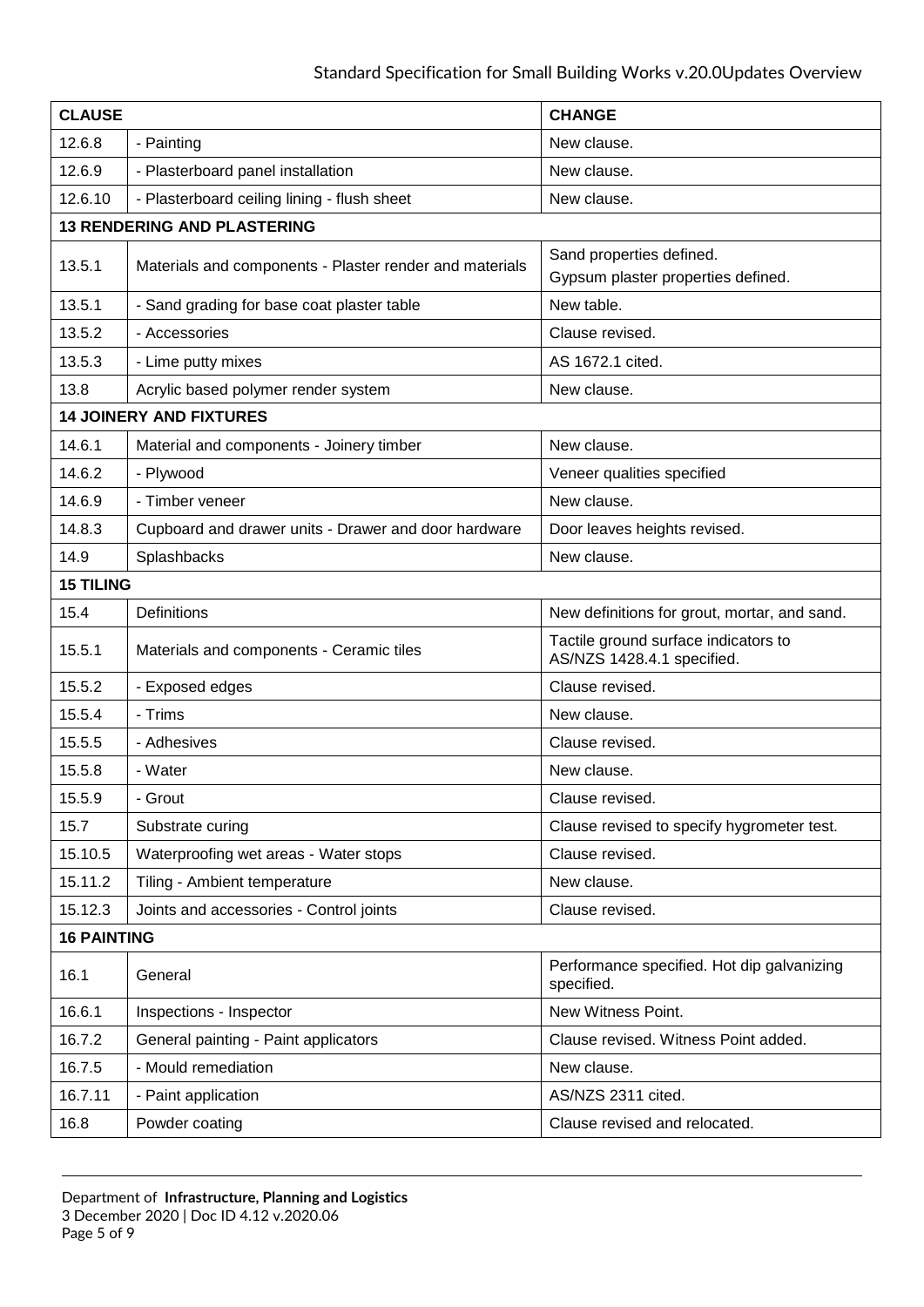| <b>CLAUSE</b> |                                                     | <b>CHANGE</b>                                  |
|---------------|-----------------------------------------------------|------------------------------------------------|
|               | <b>17 FLOOR COVERINGS</b>                           |                                                |
| 17.1.2        | General - Working environment                       | New clause.                                    |
| 17.1.3        | - Anti-microbial treatment - Carpets                | New clause.                                    |
| 17.1.4        | - Insect resistance - Carpets                       | New clause.                                    |
| 17.5.2        | Materials and components - Soft underlay            | New clause.                                    |
| 17.5.3        | - Fibre cement sheet                                | New clause.                                    |
| 17.5.5        | - Carpet tiles                                      | New clause.                                    |
| 17.5.6        | - Sustainable carpet tile backing                   | New clause.                                    |
| 17.5.7        | - Adhesives                                         | Clause revised.                                |
| 17.5.9        | - Carpet and carpet tile VOC limits                 | New clause.                                    |
| 17.5.10       | - Resilient finishes                                | New clause.                                    |
| 17.7.6        | Laying carpet - Cleaning and protection             | New clause.                                    |
| 17.8          | Laying carpet tiles                                 | New clause.                                    |
| 17.9.7        | Laying resilient finishes - Cleaning and protection | New clause.                                    |
|               | <b>18 PLUMBING AND DRAINAGE</b>                     |                                                |
| 18.1          | General                                             | New standards and legislation cited.           |
| 18.1.5        | - Accessories                                       | New clause.                                    |
| 18.1.6        | - Civil standard drawings                           | New clause.                                    |
| 18.1.7        | - Roof penetration system                           | New clause.                                    |
| 18.9.3        | Materials and components - Polyethylene (PE) piping | New clause.                                    |
| 18.10.3       | Construction generally - Building penetrations      | Clause revised. Hold Point added.              |
| 18.10.6       | - Pump stations.                                    | New clause.                                    |
| 18.11.4       | Stormwater - Pipe underlay (bedding)                | New clause.                                    |
| 18.11.6       | - Subsoil drains                                    | Clause revised. Civil standard drawings cited. |
| 18.11.7       | - Stormwater and inlet pits                         | New clause.                                    |
| 18.11.8       | - Table drains                                      | New clause.                                    |
| 18.16.1       | LP gas - General                                    | New clause.                                    |
| 18.16.2       | - NT licensed gasfitter                             | New clause.                                    |
| 18.16.3       | - Standards                                         | New clause.                                    |
| 18.16.6       | - Buried pipes                                      | Clause revised.                                |
| 18.17         | <b>Schedules</b>                                    | Tables revised.                                |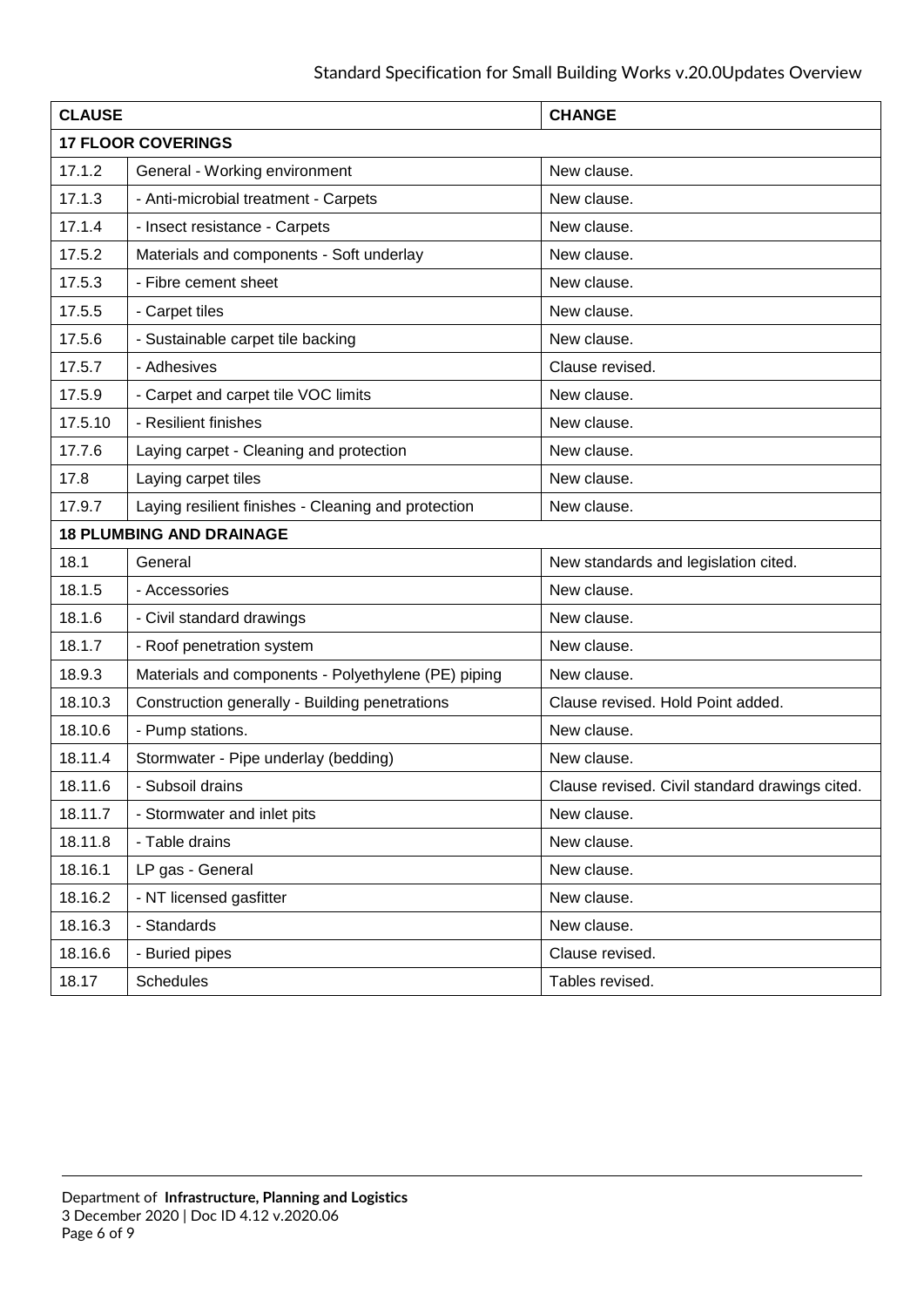| <b>CLAUSE</b> |                                                    | <b>CHANGE</b>                                                                                                                                                                                                                                      |
|---------------|----------------------------------------------------|----------------------------------------------------------------------------------------------------------------------------------------------------------------------------------------------------------------------------------------------------|
|               | <b>19 ELECTRICAL INSTALLATIONS</b>                 |                                                                                                                                                                                                                                                    |
| 19.1          | General                                            | Clause revised to specify:<br>Standby diesel generator.<br>Uninterruptable power supply.<br>$\bullet$<br>Immunity.<br>$\bullet$<br>Harmonics and voltage surges.<br>Seismic loading.<br>Fire resistance.<br>Environmental protection.              |
| 19.1.1        | - Operating environment                            | New clause.                                                                                                                                                                                                                                        |
| 19.1.2        | - Service conditions                               | New clause.                                                                                                                                                                                                                                        |
| 19.1.3        | - Vermin                                           | New clause.                                                                                                                                                                                                                                        |
| 19.7          | Cabling                                            | New clause.                                                                                                                                                                                                                                        |
| 19.8          | Installation generally                             | Clause revised to specify:<br>Domestic installations.<br>$\bullet$<br>Commercial installations.<br>Small commercial installations.<br>Luminaires.                                                                                                  |
| 19.9          | <b>Building penetrations</b>                       | New clause.                                                                                                                                                                                                                                        |
| 19.13         | Commercial distribution board                      | New clause.                                                                                                                                                                                                                                        |
| 19.14.4       | Accessories - Lighting                             | New clause.                                                                                                                                                                                                                                        |
| 19.16         | Software ownership and access                      | New clause.                                                                                                                                                                                                                                        |
| 19.23.3       | Commissioning - Operations and maintenance manuals | New clause.                                                                                                                                                                                                                                        |
| 19.23.4       | - Plant and equipment                              | New clause.                                                                                                                                                                                                                                        |
|               | <b>20 MECHANICAL INSTALLATIONS</b>                 |                                                                                                                                                                                                                                                    |
| 20.1          | General                                            | Clause revised to specify:<br>Mechanical ventilation and air<br>conditioning.<br>Microbial control.<br>$\bullet$<br>Refrigeration systems.<br>Plumbing, drainage and water supply.<br>Rotating and reciprocating machinery<br>noise and vibration. |
| 20.5.1        | Air conditioners - Split systems                   | Clause revised.                                                                                                                                                                                                                                    |
| 20.5.2        | - Wall mounted indoor units                        | New clause.                                                                                                                                                                                                                                        |
| 20.5.3        | - Floor mounted indoor units                       | New clause.                                                                                                                                                                                                                                        |
| 20.5.4        | - Cassette indoor units                            | New clause.                                                                                                                                                                                                                                        |
| 20.5.5        | - Under ceiling indoor units                       | New clause.                                                                                                                                                                                                                                        |
| 20.5.6        | - Outdoor units                                    | New clause.                                                                                                                                                                                                                                        |
| 20.6.4        | Installation generally - Pipework installation     | New clause.                                                                                                                                                                                                                                        |
| 20.6.5        | - Pipework insulation                              | Clause revised.                                                                                                                                                                                                                                    |
| 20.6.8        | - Access for maintenance                           | New clause.                                                                                                                                                                                                                                        |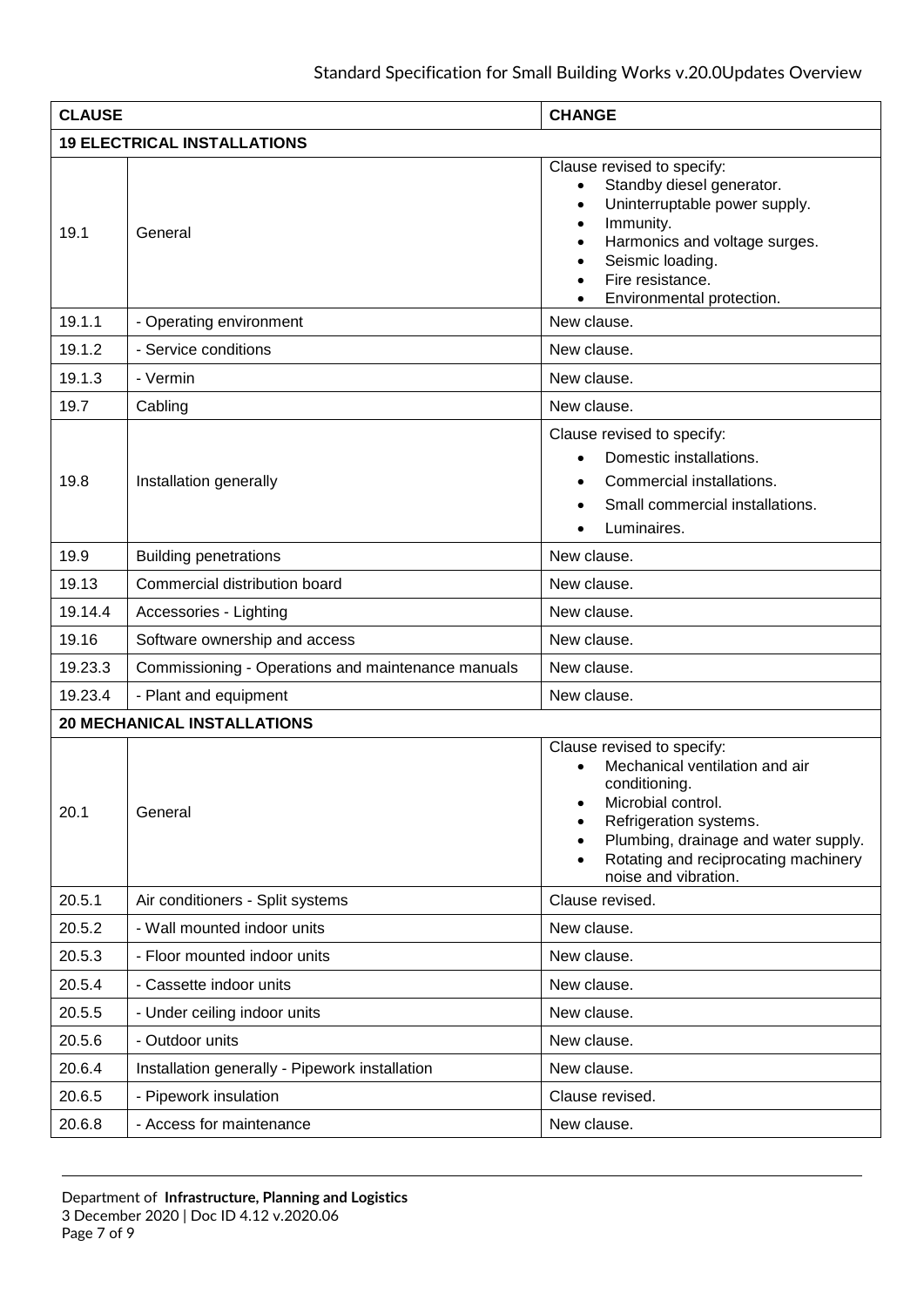| <b>CLAUSE</b>    |                                                    | <b>CHANGE</b>                                             |
|------------------|----------------------------------------------------|-----------------------------------------------------------|
| 20.6.9           | - Enclosures                                       | New clause.                                               |
| 20.9.1           | Ductwork - General                                 | Clause revised.                                           |
| 20.9.3           | - Ductwork insulation                              | Clause revised.                                           |
| 20.11            | <b>Building penetrations</b>                       | New clause.                                               |
| 20.12            | Roof penetration system                            | New clause.                                               |
| 20.13.3          | Commissioning - Operations and maintenance manuals | New clause.                                               |
| 20.13.4          | - Plant and equipment                              | New clause.                                               |
| 20.15            | Maintenance log books                              | New clause.                                               |
| 21 FENCES        |                                                    |                                                           |
| 21.5.4           | Construction generally - Excavation                | Clause revised.                                           |
| 21.5.8           | - Concrete footings                                | Clause revised.                                           |
| 21.5.10          | - Mowing strips                                    | Clause revised.                                           |
| 21.7.5           | Fence types - Horizontal sheet metal fences        | NT Deemed to Comply cited.                                |
| 21.7.6           | - Vertical sheet metal fences                      | NT Deemed to Comply cited.                                |
| 21.8             | Barriers and bollards                              | Clause revised and relocated from PAVING<br>worksection.  |
| <b>22 PAVING</b> |                                                    |                                                           |
| 22.2             | Cross references                                   | Standard Specification for Roadworks cited.               |
| 22.4.1           | Materials and components - Bedding sand            | New clause.                                               |
| 22.5.1           | Construction generally - Cross sections            | New clause.                                               |
| 22.6             | Base course                                        | Clause revised.                                           |
| 22.6.1           | - Methodology                                      | New clause.                                               |
| 22.6.2           | - Conformance testing                              | New clause.                                               |
| 22.6.3           | - General                                          | New clause.                                               |
| 22.6.4           | - Subgrade                                         | New clause.                                               |
| 22.6.5           | - Base material for asphalt paving                 | New clause.                                               |
| 22.6.6           | - Placing                                          | New clause. Base course minimum thickness<br>table added. |
| 22.7             | Spray sealed surfacing works                       | New clause.                                               |
| 22.8             | Dense graded asphalt                               | New clause.                                               |
| 22.9.1           | Unit paving - Masonry                              | Slip resistance to AS 4586 specified.                     |
| 22.9.2           | - Laying unit paving                               | Clause revised.                                           |
| 22.9.4           | - Paving joints                                    | Clause revised.                                           |
| 22.10.2          | In-situ concrete paving - Minimum thickness        | Clause revised.                                           |
| 22.10.3          | - Preparation                                      | Clause revised.                                           |
| 22.10.5          | - Movement joints                                  | Clause revised.                                           |
| 22.10.6          | - Crack inducer                                    | New clause.                                               |